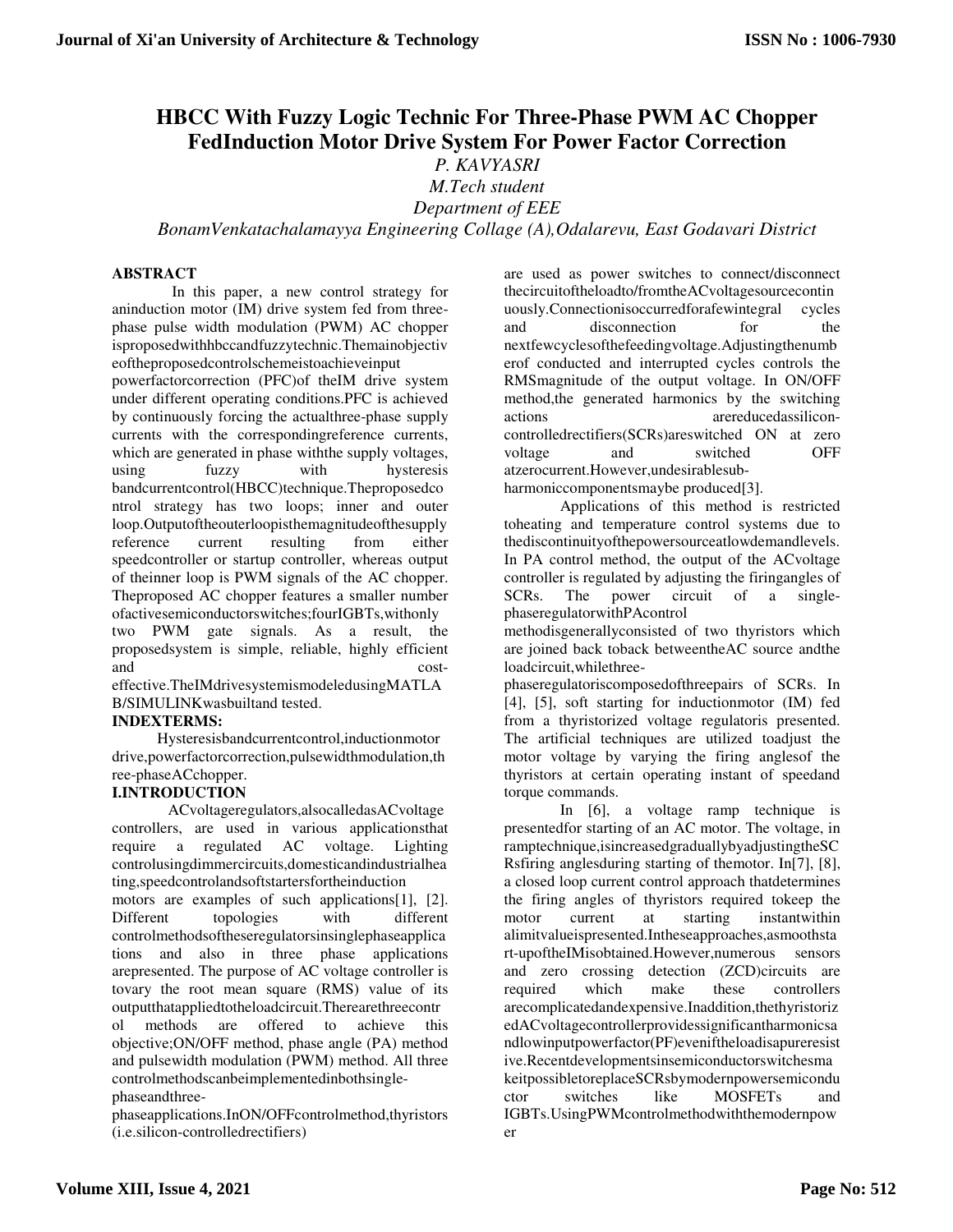switches, the AC voltage regulators performance canbe enhanced in terms of harmonics, filter size, inputPF and voltage control range [9], [10]. In [12], aspeed control of two-phase IM fed from single phasePWMACchopperispresented.Thechopperhaspo wercircuit thatconsists of fourIGBTswitches.The RMS value of the motor voltage is controlled bychanging the duty ratio of the chopper IGBTs andhence the motor speed is adjusted. This chopper isworking in buck mode. Buck and boost modes arepresented in [13]. Performance of single phase PWMAC chopper can be further improved using voltageharmoniceliminationtechniques.

An approach using a genetic algorithm (GA)ispresentedin[14].Aphaseshiftingmethodforenha ncing the input PF of a single phase PWM ACchopper is presented in [15]. Phase shifting oftheoutputvoltageisachievedusingasymmetricalpulse widthmodulation(APWM)asacontrolstrategy.Perform ancecomparisonbetweenconventional,symmetrical and

asymmetricalPWMtechniquesispresented.However,p haseshifting method decreases the control range of thechopper output voltage. Optimal values of the PWMsingle phase AC chopper parameters were selected toachieveaunityPF.Anextinctionanglecontrol technique for PF improvement of a single-phase AC voltage controller fed an IM is presented. Different topologies of three phase PWM ACchopperindifferentapplicationsarepresented.Athre ephasePWMACchopper,haseightIGBTs,feeds an is presented. A configuration of thethree-phase chopper with six IGBTs for soft startingof three phase IM is presented, while a four-IGBT configuration is presented.

However,theseconfigurationshavelowPF.Amethodofd etermining the operating PF of the three-phase IMusing only the measured current and the manufacturerdata of the motor is presented, a newasymmetricalpulsewidthmodulated(APWM)contr oller for AC chopper fed three-phase IM drive isproposed. A hysteresis band current control(HBCC) approach is used to control the switching ofthethreephasechopperfedthreephaseACload.UsingHBCCtech nique,balancedthreephasesinusoidal currents are obtained. However, the powercircuit of this system uses six IGBTs with six gatepulseswhichmakethesystemcomplexandexpensiv e. Furthermore, the input PF of this approachislow. AlthoughresearchersfocusedonPFCofsingle-

phasePWMACchoppers,theyhavebeengivenalittleatte ntionofPFCofthree-phasechoppers. PFC is important in order to comply withthenecessariesoftheinternationalstandards.Ontheo therside,thereductionintheamountofsemiconductordev icesandintroducingnew

control strategies are essential for control simplicity,reliability,higherefficiencyandlowercost .Inthisarticle, new control strategy for PFC of three phasePWM AC chopper using HBCC technique fed threephase squirrel cage IM with soft starting and speedcontroloperatingmodesisproposed.Thepowercir cuitoftheproposedcontrolstrategyissimple,reliable,hig hefficiencyandlowcostasithasreducednumberofpower semiconductorswitches.

The three phase PWM AC chopper consistsof four IGBTs. A new closed-loop control strategy,thatusesonlytwogatepulsestodrivethefourIGB Ts, is achieved. The proposedcontrol strategyhas three main control objectives: soft starting, speedcontrolandinputPFC,whichareachievedbyadjusti ng the RMS value of the input voltage fed theIMterminals.Theproposedcontrolstrategyisinvestig ated,analysedandsimulationresultsareobtainedunderdi fferenttestingconditions.Alaboratory prototype model is implemented based onthe proposed control strategy. The experimental setupconsistsofa1.5HPsquirrelcageIMcoupledmechan icallywithaDCgeneratorforloadingpurpose, a fourswitch PWM AC chopper and a DSPDS-1104 control board. The experimental waveformsareobtainedandcomparedwithcorrespondin gsimulationwaveforms.Therestofthearticleisorganized as:first,descriptionandoperatingmodesof the proposed control strategy is discussed. Then,mathematicalanalysisoftheproposedcontrolstrat egyisintroduced.Finally,thesimulationandlaboratoryw aveformsarecollectedandthearticlefindingsare concluded.

## **II.POWERQUALITY**

Thecontemporarycontainercraneindustry, like many other industry segments, is oftenenamoredbythebellsandwhistles,colorfuldiagnos ticdisplays,highspeedperformance,andlevels of automation that can be achieved. Althoughthese features and their indirectly related computerbasedenhancementsarekeyissuestoanefficien tterminal operation, we must not forget the foundationuponwhichwearebuilding.Powerquality is themortarwhichbondsthefoundationblocks.

Power quality also affects terminal operatingeconomics,cranereliability,ourenvironment, andinitialinvestmentin

powerdistributionsystemstosupport new crane installations. To quote the utilitycompanynewsletterwhichaccompaniedthelastm onthlyissueofmyhomeutilitybilling:'Usingelectricityw iselyisagoodenvironmentalandbusiness practice which saves you money, reducesemissions from generating plants, and conserves ournaturalresources.'Asweareallaware,containercrane performance requirements continue to increaseatanastoundingrate.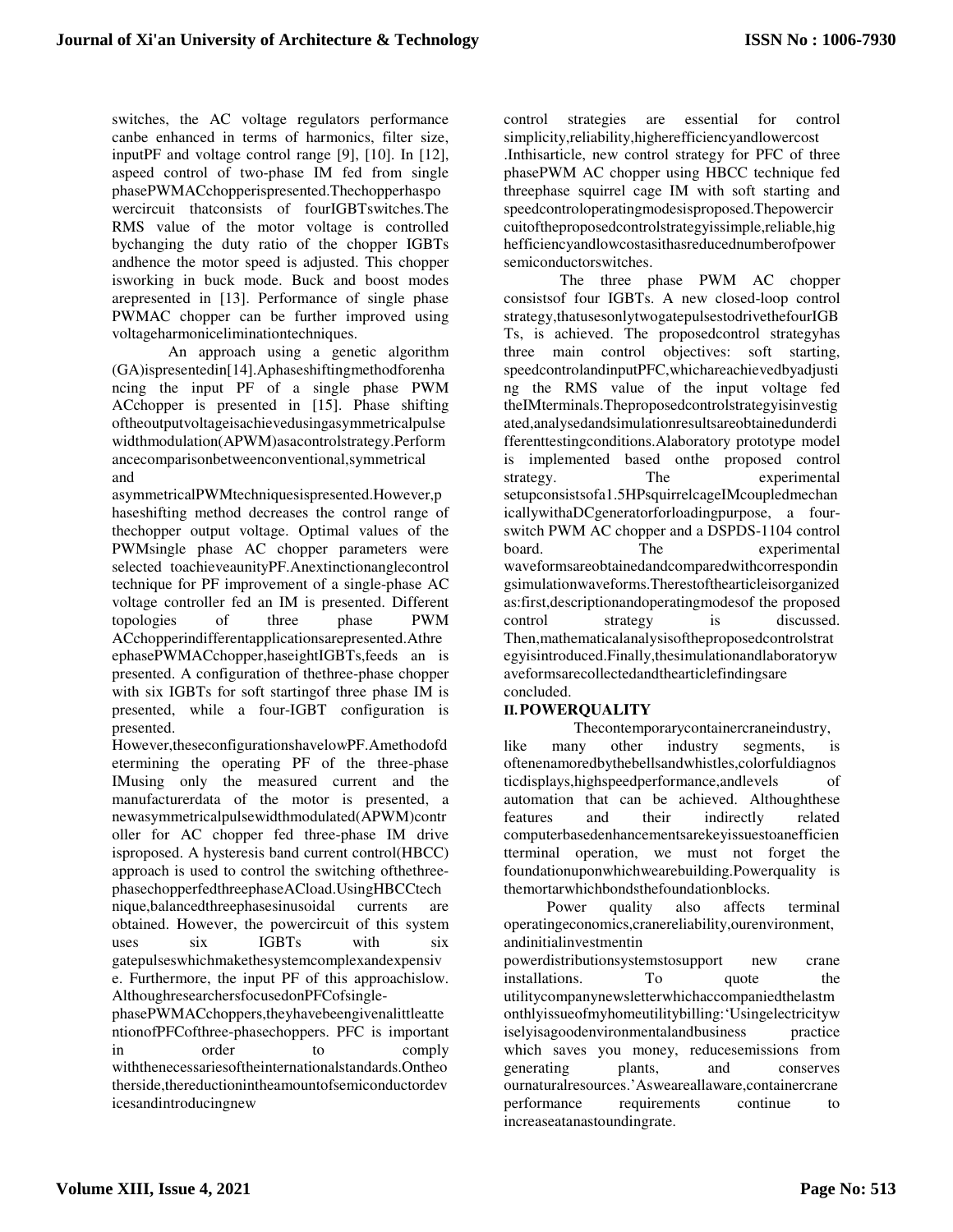#### **III.INDUCTIONMOTOR**

An**induction motor** or **asynchronousmotor** is an AC electric motor in which the electriccurrent inthe rotor neededtoproducetorqueisobtained by electromagnetic induction fromthe magneticfield of the stator stator winding.<sup>[1]</sup>Aninductionmotorcanthereforebemadewith outelectricalconnectionstotherotor.[a]Aninductionmot or'srotorcanbeeither woundtype or squirrel-cagetype. Three-phase squirrel-cage inductionmotorsarewidelyusedasindustrialdrivesbeca usetheyarerugged,reliableandeconomical.Singlephaseinductionmotorsareusedextensivelyforsmallerlo ads,suchashouseholdapplianceslikefans.Althoughtradi tionallyusedinfixed-speedservice,inductionmotorsare increasingly being usedwith variablefrequencydrives (VFDs)invariablespeedservice.VFDsofferespeciallyimportantenergysav ingsopportunitiesforexistingandprospective induction motors in variable-torque centrifugal fan,pumpandcompressorloadapplications. Squirrel cage induction motors are verywidelyusedinbothfixed-speedand variablefrequencydrive(VFD) applications.



AmodelofTesla'sfirstinductionmotor,inTeslaMuseum, Belgrade



Squirrelcagerotorconstruction,showingonlythecenter three laminations

#### **IV.INTRODUCTIONTOFUZZY**

In recent years, the number and variety ofapplicationsoffuzzylogichaveincreasedsignificantly. The applications range from consumerproductssuchascameras,camcorders,washingmac hines, and microwave ovens to industrial processcontrol,medicalinstrumentation,decisionsupportsys tems, and portfolio selection. To understand whyuseoffuzzylogichasgrown,youmustfirstunderstandwha tismeantbyfuzzylogic.

Fuzzy logic has two different meanings. In anarrow sense, fuzzy logic is a logical system,whichis an extension of multivalve logic. However, in awider sense fuzzy logic (FL) is almost synonymouswith thetheory of fuzzy sets,atheory which

relatestoclassesofobjectswithunsharpboundariesinwhi chmembershipisamatterofdegree.Inthisperspective,fu zzylogicinitsnarrowsenseisabranch of FL. Even in its more narrow definition,fuzzylogicdiffersbothinconceptandsubstanc efromtraditionalmultivalvelogicalsystems.

The fuzzy logic toolbox is highly impressivein all respects. It makes fuzzy logic an effective toolfor the conception and design of intelligent

systems.Thefuzzylogictoolboxiseasytomasterandconv



enient to use. And last, but not least important, itprovides a reader friendly and up to date introductionto methodology of fuzzy logic and its wide rangingapplications.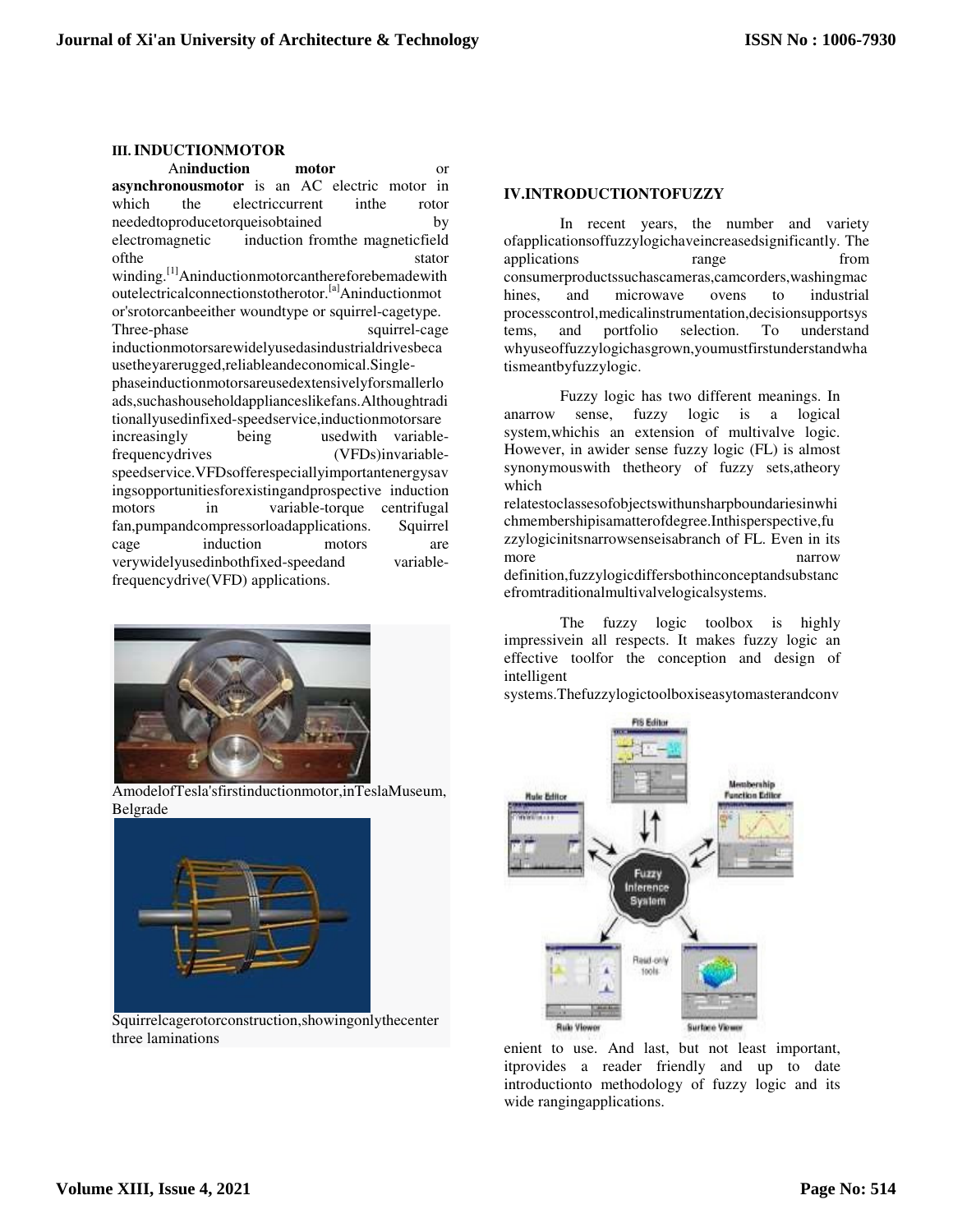**TheprimaryGUItoolsofthefuzzylogictoolbox** 

#### **V.PROJECTDISCRIPTIONANDCONTROL DESIGN**

#### **5.1SYSTEM DESCRIPTION AND OPERATIONPRINCIPLE**

Fig. 1 represents a schematic diagram of the

proposedthreephasePWMACchopperfedanIM.Th echopper iscomposed



FIGURE 1. Power streak of the proposed three-phase PWM AC chapper bet an M drive system.

onlyoffourpowerelectronicsswitches(S1,S2,S3andS4) thatareillustratedinthefigure.Thethreepowerswitches(

S1, S2andS3) are seriesconnectedwiththemotor.While,thepowerswitch(S4)isp arallel-connectedviaapoly

phasebridgerectifierwiththemotor.Theseries-

connectedswitchesareutilizedtocontinuouslyconnecta nddisconnectthemotortoandfromtheACsupply,respect ively.Hence,theyregulatethedeliveredpowertothemoto r.Whiletheparallel-

connectedswitch(S4)offersafreewheelingwayfordisch argingtheenergykept in the motor windings when the series-

connectedswitchesareturnedOFF.Asseriesandparallel devicesoperateinacomplementaryway,adeadtimeisintr oducedtoavoidthecommutationproblems.Therearethre eoperatingstages:active,freewheelinganddeadtime.Ind eadtimeperiod,allfourdevicesareturnedOFF.Thecurren tspathsoftheproposedPWMACchopperfedIMinitsthre eoperatingstagesareillustratedbyFig.2.Athreephase∆ connected snubbercircuit,whichhasaresistance RsnandacapacitanceCsnperphase,isusedtominimizehi

ghvoltagespikesatIMterminalsduetoswitchingofthech opperaswellasprovidingthecurrentpathofIMduringthe

deadtimeperiod.Theinputfilteriscomposedofthreeinductors (whoseresistanceisRfandinductanceisLfperphase)andYconnectedthreecapacitors(whosecapacitanceCfperphase).T heLCinputfilterisusedwiththeproposedPFCtechniqueinord ertoreducetheharmonicsofthesupplycurrentduetoswitching ofthechopper.Theproposedcontrolcircuit

onlygeneratestwoPWMcomplementarygatepulses(g1andg 2)whichareusedtodrivethechopperIGBTsinordertoprovidet he three main tasks of the proposed control strategy.**5.2PROPOSEDCONTROL STRATEGY** 

Theproposedcontrolstrategyhasthreemaincontrolo bjectives:softstarting,speedcontrol,andinputpowerfactorco rrection(PFC).Thisstrategy is depending on the control of the appliedvoltage across IM terminals using AC chopper. Fig. 3illustratestheschematicdiagramoftheproposedcontrol strategy. It has two control loops. The innercontrol loop uses HBCC to force the chopper actualcurrent signals to track their command current signalsto achieve input PFC, whereas the outer control loopdetermines the magnitude of the the reference currentseitherfromstartingmodeorspeedcontrolmode.Asa result, the inner loop controls the phase and theouterloopcontrolsthemagnitudeofthechoppercurrents.In thefirst,thesoftstartingmodeisworking,andbygivingaswitch ingpulsetotheselector switch, the speed control mode is activatedand thesoftstarting mode isturnedoff.

#### **A.SOFTSTARTINGMODE**

The role of the soft starting mode is to generate thereference value of the supply current in a manner thatlimits the starting current of the IM at a preset value.The actual current of IM (Im) is measured and itsRMSvalueisevaluatedbyRMSdetector.Thecomman d or preset value of the motor current (Im\*)anditsactualvalue(Im)arecompared.Thecompari sonresultederrorispassedintoaproportional integral (PI) controller to generate thecommand motor current (Is\*). Limiting the startingcurrent provides a smooth acceleration and reducesthetorquepulsationsofIMduringsoftstartingperi

#### **B.SPEEDCONTROLMODE**

od.

Thereareseveralmethodsforcontrollingthespee dof three-phase IMs. These methods can be classifiedinto two main categories according to the control

sideoftheIM:a)speedcontrolmethodsthroughthestators uchaschangingtheappliedfrequency,changing the applied voltage, changing the number ofthe stator poles and voltage/frequency (v/f) control,and b) speed control methods through the rotor suchasrotorresistancecontrolandrotorslippowerrecove ry.Variable frequency drives (VFDs) are thecommercial drives. Speed control by VFDs is basedon changing both the stator voltage and frequency oftheIM.VFDsarewidelyusedforwiderangevariable-

speedIMapplications.However,theyarevery expensive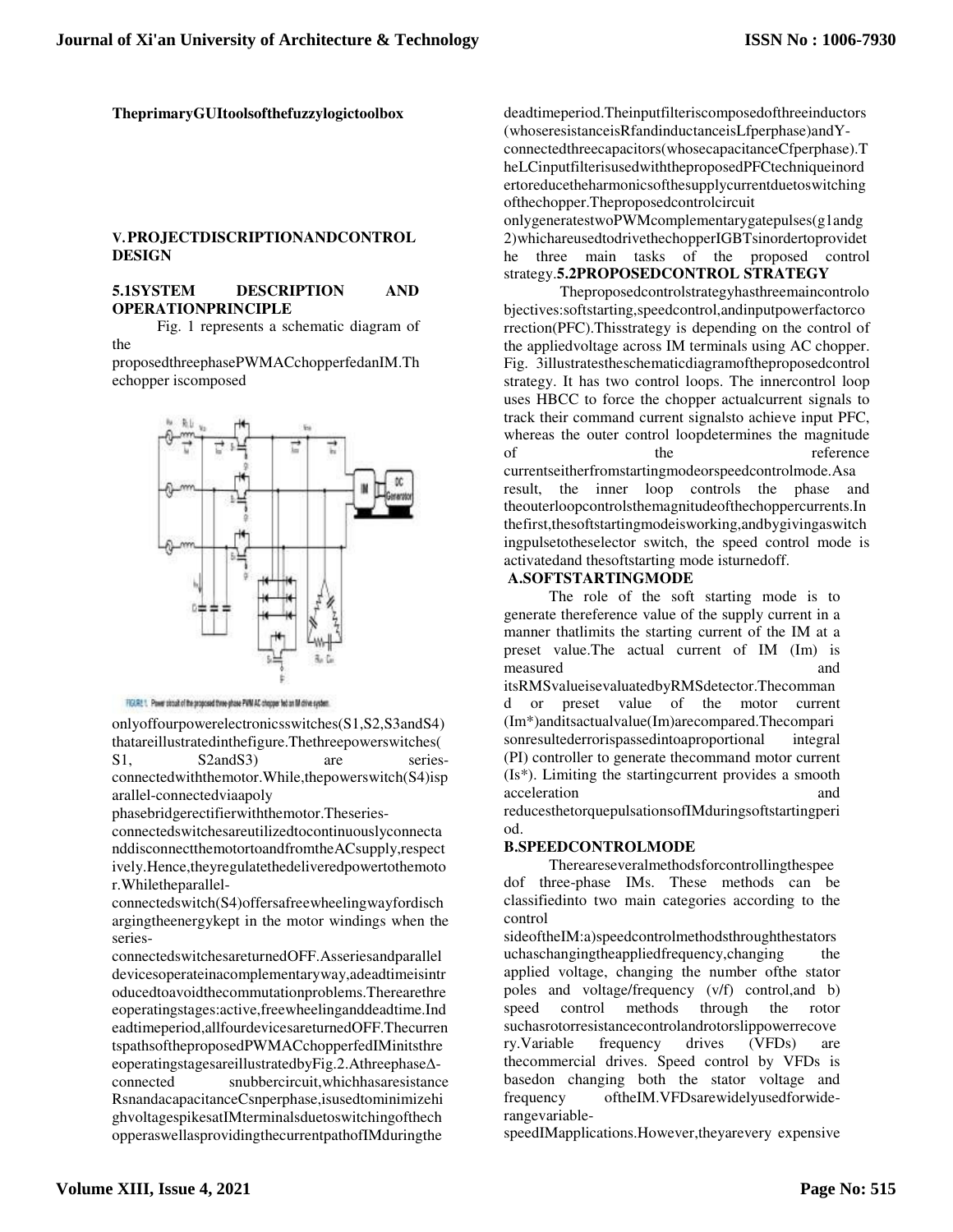and hence not convenient when theyareusedforlimited-rangevariable-

speedIMapplications.Sincetheproposedspeedcont rolstrategy depends on changing the stator voltage only,soit is simple, low cost andmore convenientforlimited-range variable-speed IM application which isintendedinthisresearch.Theroleofthespeedcontr olmodeistogeneratethereferencecurrentvalue (Is\*) in a way that makes themeasuredspeedofIM(ωm)followsthecommand speed(ωm\*).Commandandmeasuredspeedareco mparedandthedifference is used as an input

signal to a PI speedcontrollertogenerate Is\*.

#### **C.PFCCONTROL**

Since PWM AC/AC choppers can only modify themagnitude of the applied voltage, they are normallynegatively viewed; when they are used in IM

drivesystems,fortheirlowPF.Therefore,themaincontrib utionoftheproposedcontrolstrategyisachieving high PF approximately unity as in case ofresistiveloads.TheproposedPFCstrategywasimplem entedduringstartingandspeedcontroloperatingmodesof IMdrivewhileusingACchopper. The principle of harmonic minimization ofthe proposed control strategy depends on using PWMtechnique. Whereas, the principle of reactive powermanagementistoobtainPFCdependsonthepropos edcurrentcontroltechnique;inwhichtheactualsupplycur rentsareforcedtotracktheirreferencecurrentsthatareinp hasewithsupplyvoltages. The role of PFC block is to continuouslycorrecttheinputPFduringIMoperation.Fig .4shows the proposed PFC using HBCC technique.Thereferencevalueofthestatorcurrent(Is\*)is utilizedtoobtain the three phase reference supplycurrents (isa\*,isb\* and isc\* ) by multiplying the value( $Is^*$ ) by unit vectors of the supply voltages (usa, usband usc)as:

$$
\begin{bmatrix} i_{sa}^* \\ i_{sb}^* \\ i_{sc}^* \end{bmatrix} = I_s^* \begin{bmatrix} 1 & 0 & 0 \\ 0 & 1 & 0 \\ 0 & 0 & 1 \end{bmatrix} \begin{bmatrix} u_{sa} \\ u_{sb} \\ u_{sc} \end{bmatrix}
$$
 (1)

The unit vectors (usa, usb and usc) are generated bymeasuring the phase voltages of the supply (vsa, vsband vsc) and by using three zero crossing detection(ZCD) circuits and three lookup tables as shown inFig.4.Thereferencecurrentsofthesupply(isa\*,isb\*an disc\*),arecomparedwiththeircorrespondingactualvalu es(isa,isbandisc)respectively. The resulted errors are passed throughthree hysteresis bands (HBs) and their outputs are thethree switching signals (S1, S2 and S3). Operation ofHBCCtechniquetoobtaintheswitchingsignal(S1)isex plainedbyFig.4.Thelogiccontrolsignalsblock is utilized to find the higher value of the supplyphase

voltages. The switching signal F is generatedfrom the three switching signals (S1, S2 and S3) andthethreelogiccontrolsignals(q1,q2 and q3)as: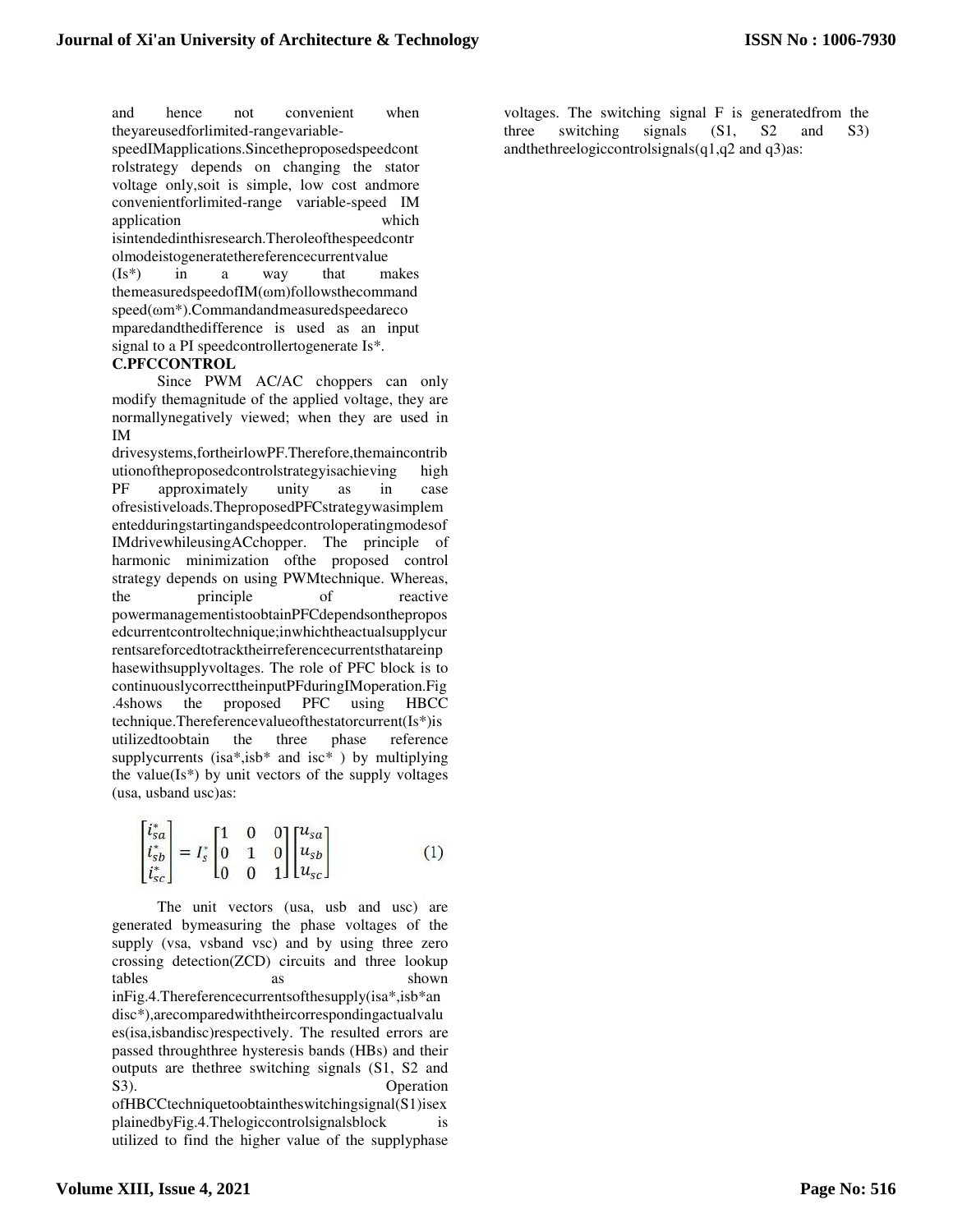

FIGURE 2. The currents paths of the proposed PWM AC chopper fed IM. (a) Active stage. (b) Dead time stage. (c) Freewheeling stage.

The switching signal F and its complementary signalarepassedthroughadeadtimeblockinorderto obtain the two PWM complementary signals (g1 andg2) that are usedtodrive the chopperIGBTs. TheideaoftheproposedPFCtechniqueistoforcecon tinuouslytheactualsupplycurrentstofollowstheir corresponding command currents which are inphase with supply voltages in both the two controlmodes. Considering a sinusoidal supply voltage, thePF at which a converter system operates is defined asfollows:

$$
PF = \frac{l_{s1}}{l_s} DPF \tag{3}
$$

FIGURE3.a)ProposedPFCusingHBCCtechnique, (b)Generationofswitchingsignal S1.

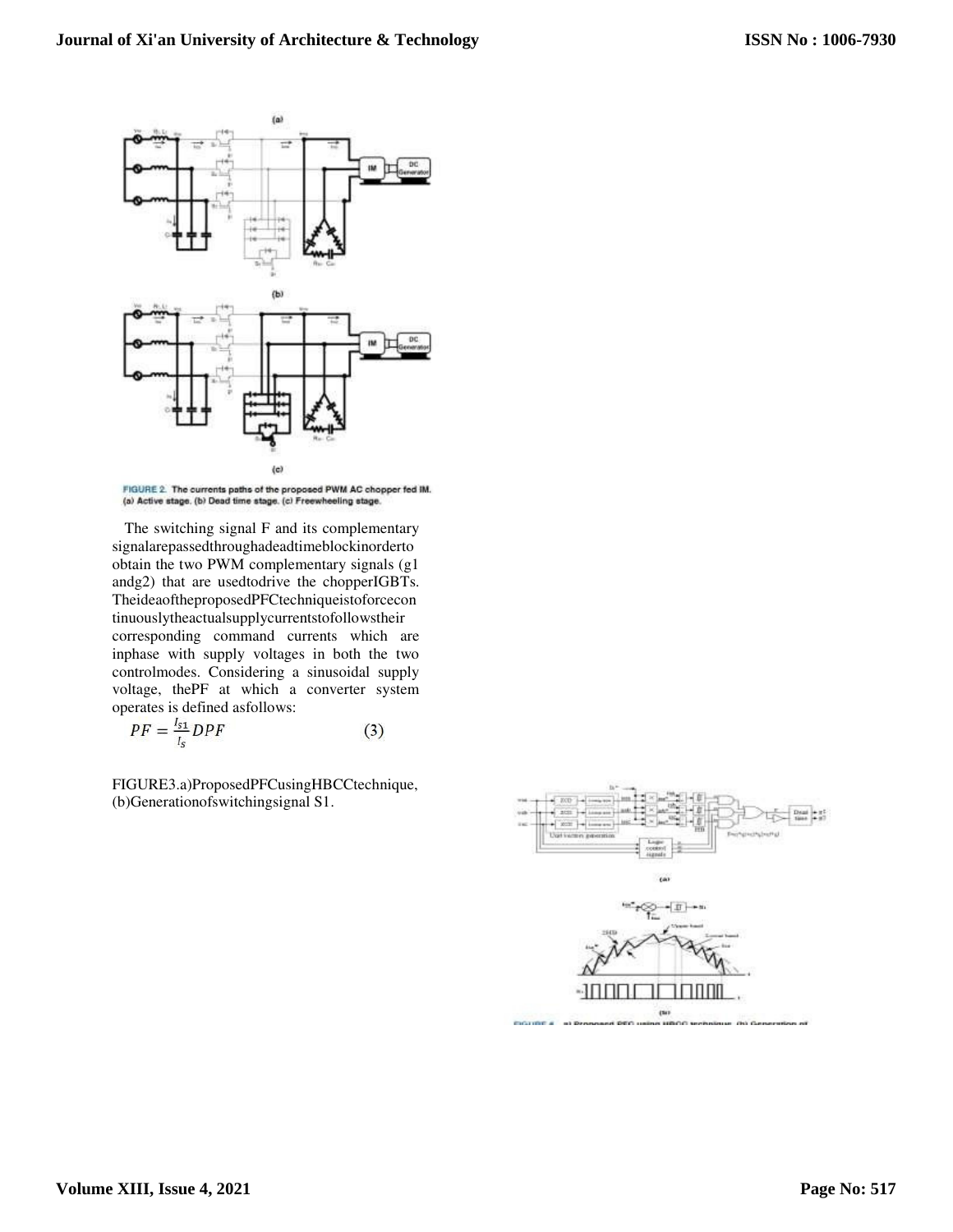#### **VI. SIMULATIONRESULTS**

TheproposedACchopperissimulatedinthe MATLAB/Simulink environment and a prototypemodel is implemented. The simulation was used toconfirm the proposed control strategy theoretically.Threetestcasesareexamined.Correspondi ngsimulationresultsareobtainedandcompared.Paramet ers of the system under study are given in theappendix.



Fig4:ProposedSimulationdiagram







Fig6:Vma



#### Fig7: Ima

Fuzzy based Variation of the motor speed,currentandphasevoltageatstepchangeintherefere ncespeed.

#### **VII. CONCLUSION**

Anewcontrolstrategyofthree-phasesquirrel cage IMfedfromPWM AC chopperhasbeensimulatedandlaboratoryimplementedu singFuzzywithHBCCcontrol.Themaincontrolobjectiv eistocorrecttheinputPFwithdifferentoperatingconditio nsoftheinductionmotordrivesystem. Input PFC is achieved by forcing the actualcurrentsofthechoppertotracktheirreferencecurre ntsthatareinphasewiththeinputvoltagesusingFuzzywit hHBCCtechnique.Theproposedcontrolstrategyusesonl ytwoPWMsignalsfordriving the active switches of the AC chopper. Theproposed system is simple, reliable and low cost as ithas only four IGBT switches. Operation principle andmathematicalanalysisoftheproposedsystemareintr oduced.ThesystemwassimulatedusingMATLAB/SIM ULINKwasimplemented.Theeffectivenessofthepropo sedcontrolstrategyhasbeen tested at starting, reference speed change andloadtorquevariation.Performanceofthesystemwith out PFC is roughly compared in accordance

withconcerning the proposed PFC technique during thethree test cases. Comparative results illustrate that thesystemwiththeproposedPFCtechniquehasacorrecte dPFand henceabetter performance